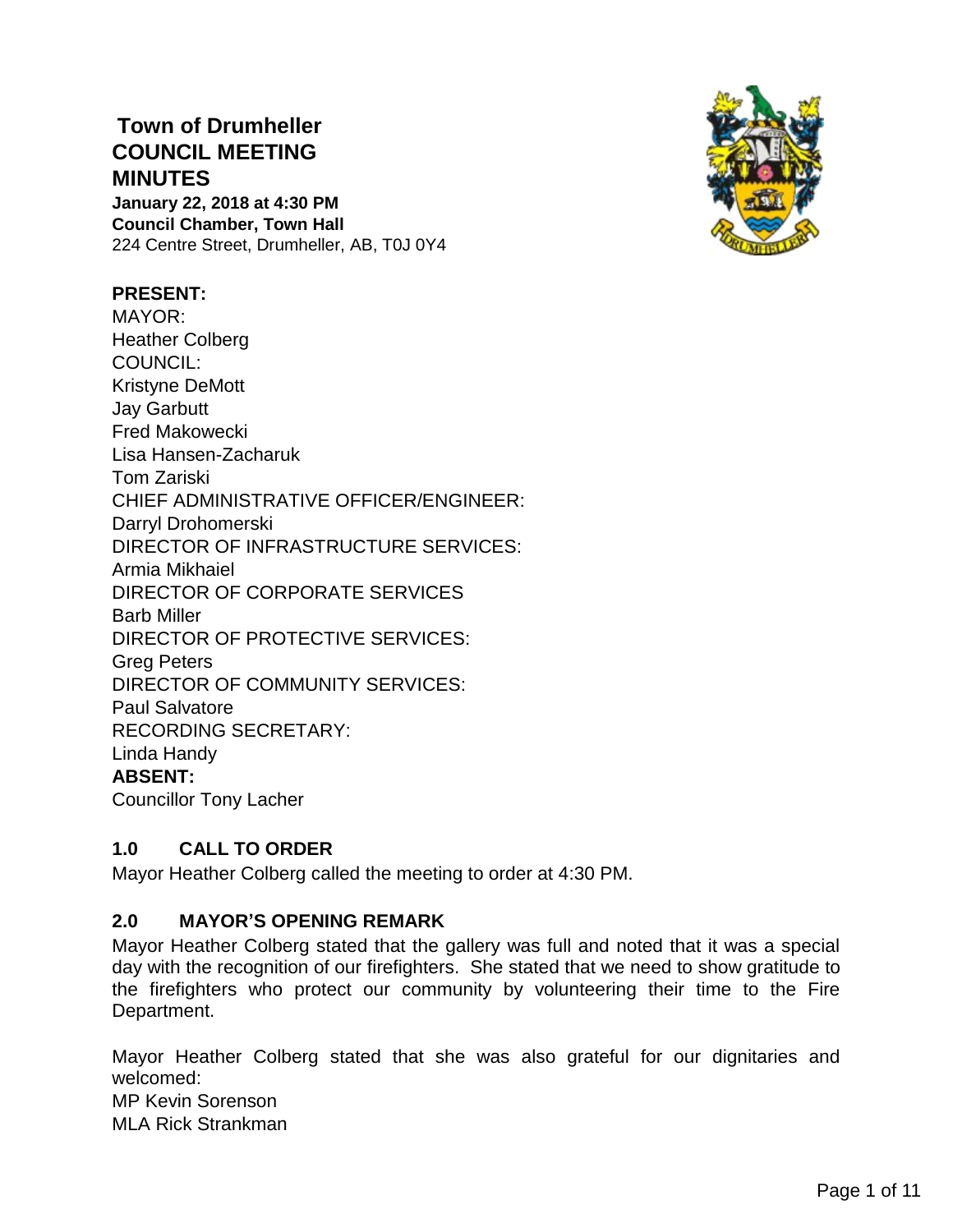Kevan Jess Alberta Fire Commissioner and current and past Drumheller Firefighters

#### **Federal Awards** were presented by MP Kevin Sorenson **20 year medal and bar for 30 years and bar for 40 years**

Bill Bachynski Frank Kalman Joe Gerlinger Peter Gruber Vince Seitz Bob Repas

#### **20 year medal and bar for 30 years**

Bruce Wade Duane Bolin Doug Stanger Pearl Pugh Luigi Vescarelli Doug Stanger

#### **20 year medal**

Rick Schinnour

#### **Alberta Emergency Service awards** were presented by MLA Rick Strankman

Frank Kalman bar for 22-32-40 years Joe Gerlinger bar for 22-32-40 years Bruce Wade bar for 22-32 years Duane Bolin bar for 22-32 years Rick Schinnour bar for 22 years Merv Smith, Jeff Gerlinger, Lee Borshiem, Craig Comstock, Steven Wade, James Martin all 12 year medal

## **3.0 PUBLIC HEARING**

3.1 Mayor Heather Colberg called the public hearing to order at 4:50 PM.

Mayor Colberg advised that the purpose of the Public Hearing is to consider Bylaw 13.17 to amend the Land Use Bylaw 10.08 by redesignating Lots 18, 19 and 20, Block 24, Plan 3099AD in the Town of Drumheller from CB (Central Commercial) District to DT (Downtown Transition) District.

Mayor Colberg asked Cynthia Cvik – CEO, Palliser Regional Municipal Services (PRMS) to provide her planning report. C. Cvik advised that Bylaw 13.17 received first reading on December 11, 2107. She advised that the legal description for the subject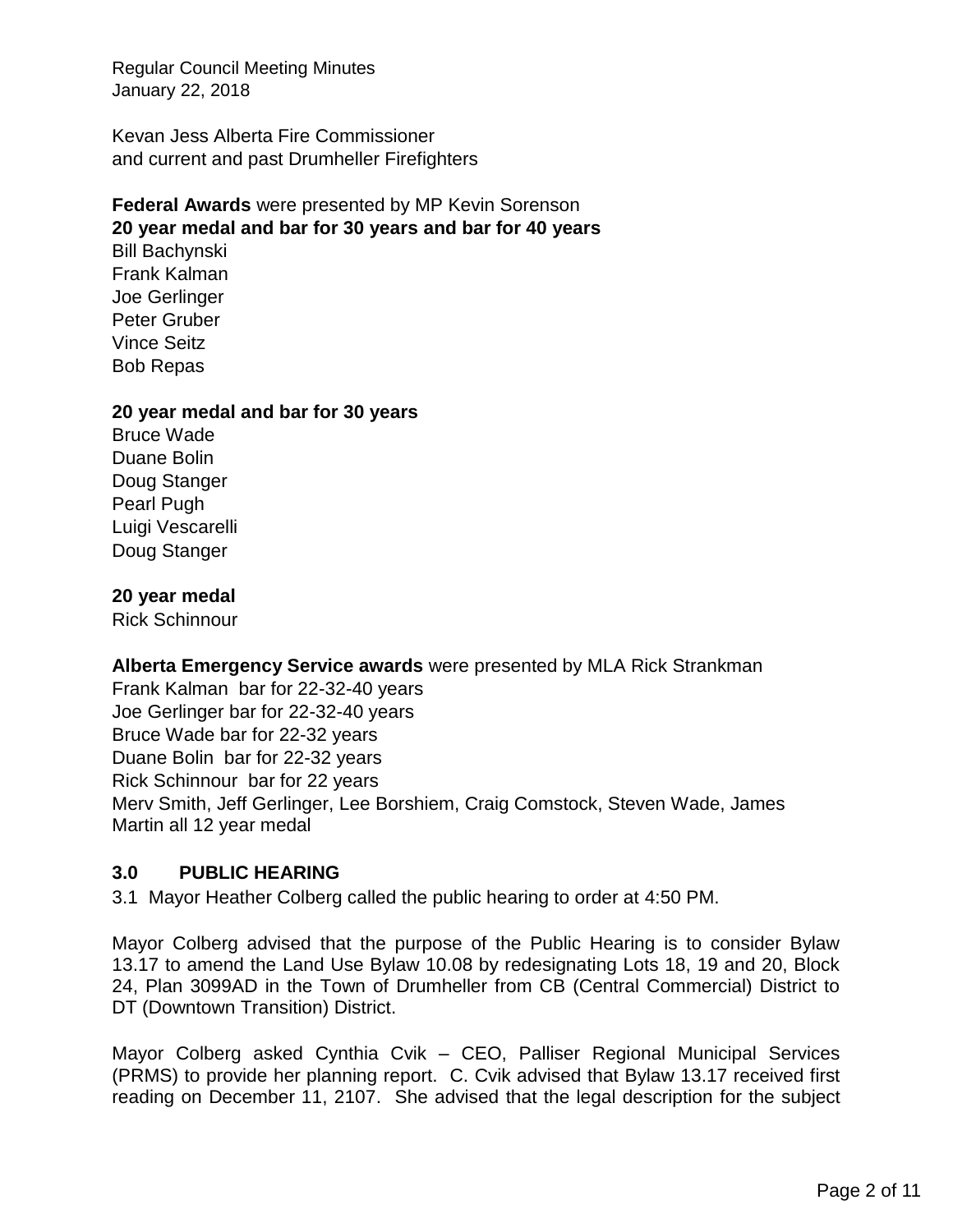properties is now Lots 39 and 40, Block 24, Plan 1712473 as the plan of subdivision was registered on December 14, 2017. Her report is summarized as follows:

"*The application proposes to rezone the two structures, which were sitting on three lots at the time of submission of the rezoning application from the CB (Central Commercial) District to the DT (Downtown Transition) District. Since that time, a subdivision application was approved by PRMS for registration at the Land Titles Office on November 8, 2017 and was registered on December 14, 2017. The subdivision consolidated the original three lots, into two lots. The zone requirements are based on the recently registered new plan of subdivision / consolidation*".

C. Cvik advised that the Municipal Planning Commission endorses the recommendation of PRMS to support the proposal. She stated that the analysis presented indicates where the new lots are situated and the property lines relative to the existing structures and will need to be referred to should the owner or potential buyer want to change the building or structure in some way. Relaxations will be required in the future as the buildings are existing non-conforming (however the creation of the subdivision has lessened the degree of the relaxation). She explained that the uses within the DT District are all discretionary and are more varied. Each application must be reviewed by the MPC at their discretion. She concluded by stating that "*PRMS has no concerns*  with the proposed rezoning of the subject properties as presented. The Downtown *Transition District affords more latitude for a wider variety of uses, (albeit all discretionary), than the existing Central Commercial land use designation. The relaxations to setbacks are justifiable, given that the structures currently exist"*. She recommended that the Bylaw be amended to reflect the new legal description of the properties being considered for rezoning.

Mayor Colberg asked the Secretary of the Public Hearing if any written submissions were received by the Town. Secretary L. Handy stated that there was no correspondence.

Mayor Colberg asked for those who wished to speak in favour of the proposal. Although the applicant was in attendance, there were no speakers.

Mayor Colberg asked for those who wished to speak in opposition. There were no speakers.

Mayor Colberg asked if there were any questions from Council.

Councillor T. Zariski stated that he has been privy to the discussion at the MPC meetings and concurred with C. Cvik's comments that the MPC are in favour of the rezoning.

Councillor L. Hansen-Zacharuk asked if the proposal creates spot zoning. C. Cvik stated that the properties in this area are mostly zoned Central Commercial District however this zoning does not differ greatly from the Downtown Transition District - the only difference would be the CB has permitted uses. Councillor J. Garbutt questioned whether the entire block should be rezoned DT rather than piece by piece. C. Cvik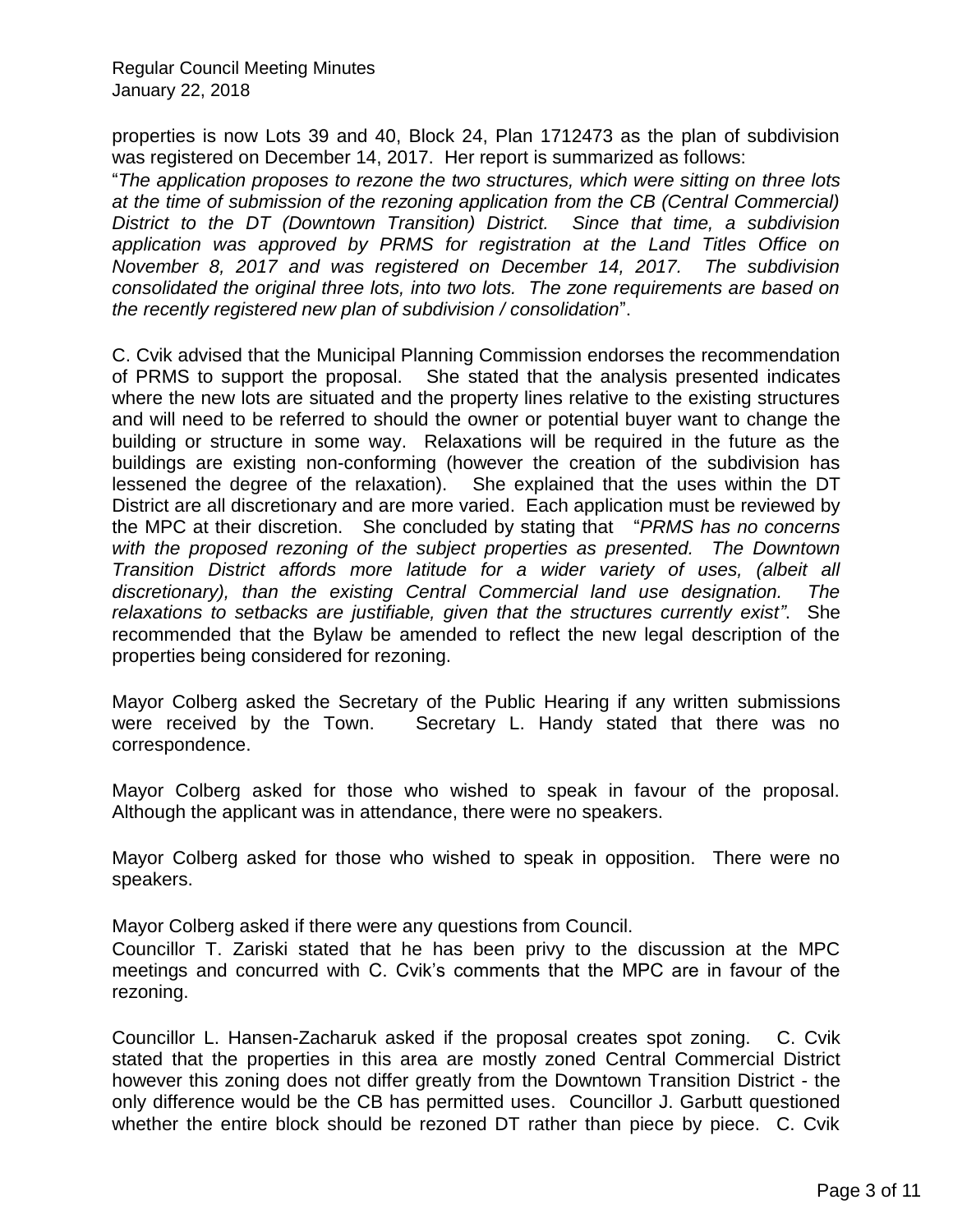stated that requests for rezoning are brought forward by the landowner and it is not common for Council to change zoning without the express wishes of the landowner. She further advised that there is a diverse range of uses in the downtown area residential structures being used for commercial. Councillor J. Garbutt stated that if the Town is only broadening the discretionary uses in this zoning change and removing no freedoms it would hard to image any objections from included land owners. C. Cvik stated that this would be dependent on the land owners as they may be satisfied with the given permitted uses for their property which could now be approved without having to go to the MPC.

Mayor Colberg closed the hearing at 4:57 PM.

Mayor Colberg advised that 2nd and 3rd reading of the bylaw will be addressed at Council's Regular Meeting of February 5th.

## **4.0 ADOPTION OF AGENDA**

**MO2018.06** Hansen-Zacharuk, Makowecki moved to adopt the agenda as presented. Carried unanimously.

## **5.0 MINUTES**

## **5.1. ADOPTION OF REGULAR COUNCIL MEETING MINUTES**

5.1.1 Regular Council Meeting Minutes of January 8, 2018

**MO2018.07** Zariski, Hansen-Zacharuk moved to adopt the Regular Council Meeting Minutes of January 8, 2018 as presented. Carried unanimously.

## **5.2. MINUTES OF MEETING PRESENTED FOR INFORMATION**

## **5.3. BUSINESS ARISING FROM THE MINUTES**

## **6.0 DELEGATIONS**

6.1 Economic Development Advisory Committee – Downtown Beautification

Summer Manca (Chair Economic Development Advisory Committee) and Julia Fielding (EDO - Town of Drumheller) were in attendance to present the Downtown Beautification Concept Design. S. Manca explained that the Town was a recipient of the CARES grant of \$20,000 which was used to hire Urban Systems to update the 2004 revitalization project (gateway from the arena and other plans that fell off the planning radar).

She highlighted the project milestones: CARES grant was announced in April, 2017 with a public engagement held in July 2017, presented findings to Council in August 2017 (mixture of the open house, billboards, and online survey for feedback); another open house held in September 2017 at the Lowleft building which included a presentation on lighting upgrades for downtown; key stakeholders' meetings with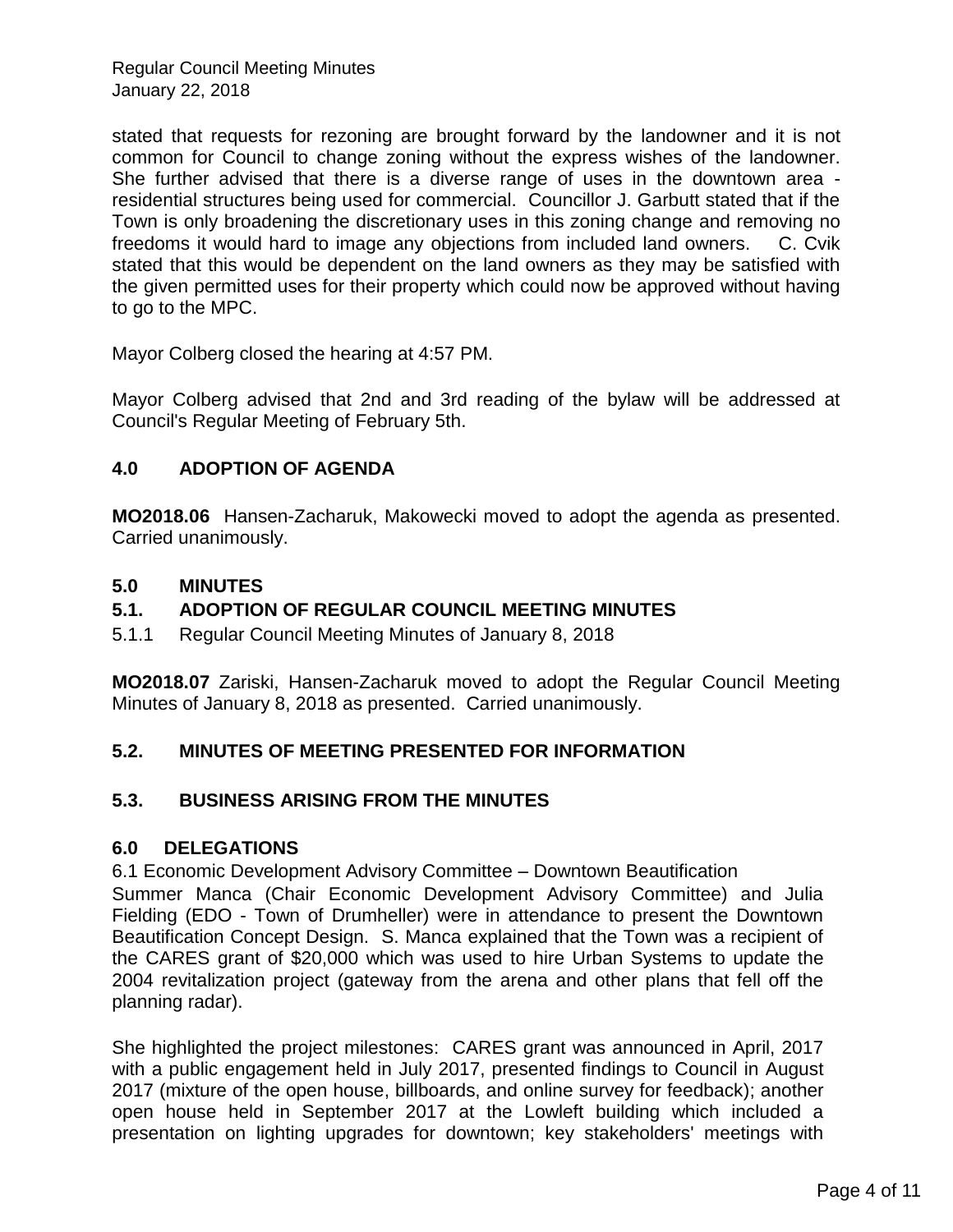design charrettes held in November, 2017; with the design concept generation in December, 2017.

She presented the preferences from the public engagement as follows:

- The creation of a downtown plaza and enhanced maintenance of existing features were identified as top revitalization priorities, followed by additional soft landscaping and street furniture. Options were presented at the public engagement with Google pics of what other communities have done.

. More shaded areas, an outdoor performance area and seating as part of the downtown park or plaza;

- Ideas to support outdoor market experience - 80% of responders attended markets. They want to see improved signage and advertising, improved maintenance of the streetscape and more pedestrian-friendly features.

- More events/programming and entry signage were identified as the primary opportunities to improve branding of the Town, followed by the use of a logo / theming, banners / wayfinding signage and street furniture options.

She explained that during the key stakeholders meetings, the group decided what streets and areas to focus on with the draft concept plan overview provided by Urban Systems. The concept plan includes movable c-cans, pop up patios, boulevard plantings, gateway features, movable tents and market space, sidewalk beautification rather than a dead area of concrete, movable bollards, enhanced crosswalks with stamped concrete. A concept overview was presented that may or may not include a permanent structure on Centre Street however Urban Systems recommends that a traffic study be done prior to any installation. It was recommended that the placement of the plaza area be behind the gateway pillars with the patio area and shaded market area along 3rd Avenue as well as the creation of a c-can business area and more signage (possible digital board).

S. Manca presented the concept considerations which are achievable in 2018 and provides the gateway for future developments. The considerations are intended to boost economic activity, provide a community gathering space that will balance local and tourist needs; there will be marketing opportunities with flexible seasonal use and programming with buy-in from adjacent businesses. The concept is to create a friendly family environment.

She concluded by presenting the next steps which include Council feedback, online release of the concept design, creation of an implementation strategy, identifying the key location for the downtown plaza and identifying the timeframes for 2018.

Mayor and Council thanked Summer and Julia for their hard work and an excellent presentation.

Council's questions and directions are summarized below:

- More conversations with business owners on the reduction of parking stalls; Need to create more signage for free Town parking lots and encourage a more walkable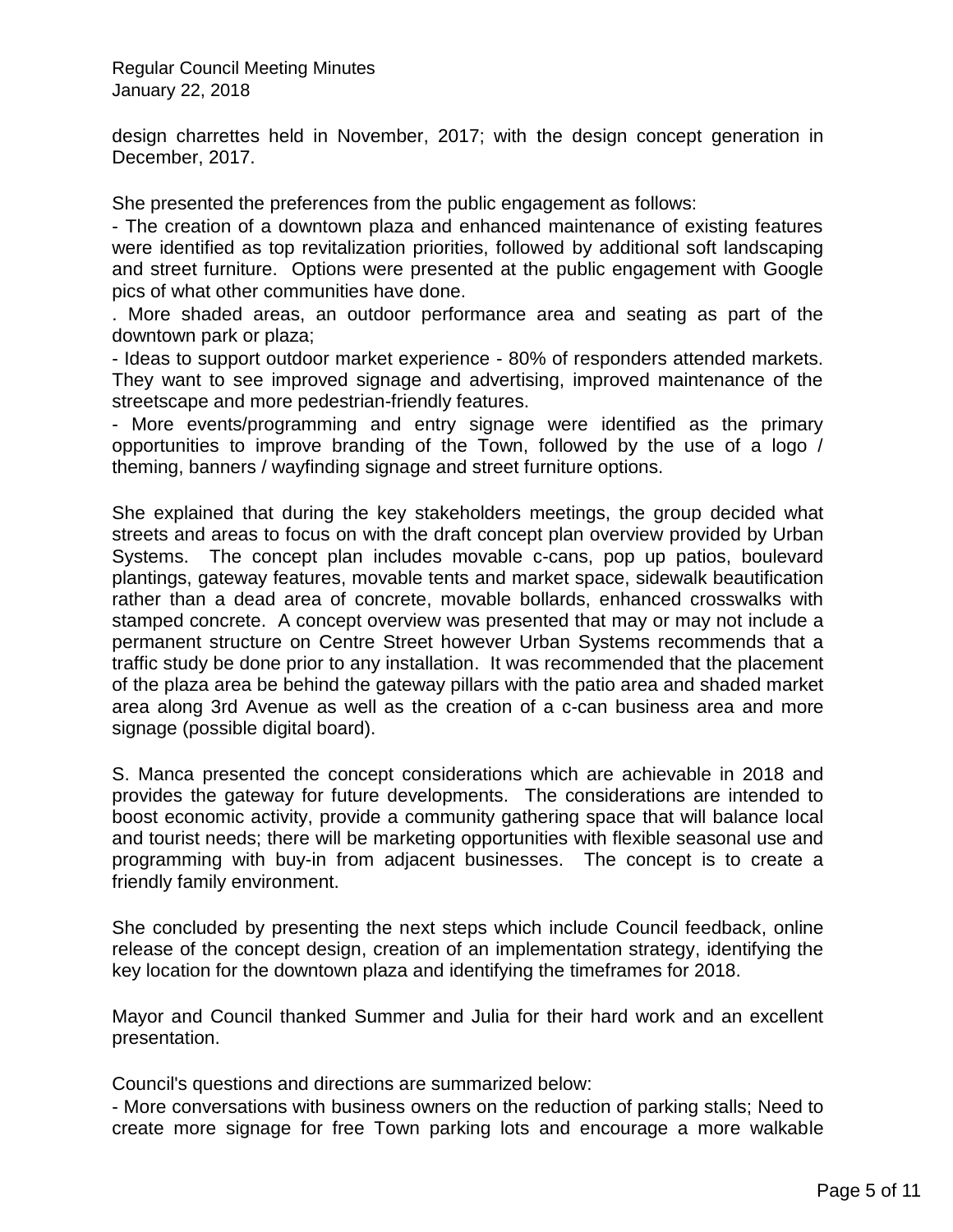downtown space.

- What will be done with existing garbage containers and planters?

- Rethink the logistics of whether a traffic circle will work on Centre Street and 3rd Avenue in consideration of negatives comments from the residents on the Christmas tree and whether vacation trailers can maneuver a traffic circle;

- Impact on 2018 budget dollars - what has been allocated; are there any revitalization funds from last year left over from the \$200,000? B. Miller explained that these dollars have been accessed for the median improvements and not certain what remains.

- Increased workload for Infrastructure Services;

- Council discussion to be had on accessing the 2018 Street Improvement Program grant dollars by postponing a street overlay;

- D. Drohomerski confirmed that the costs (\$50,000 per year over three years) for the downtown lighting are not included in the costs for downtown beautification. The Town is in year two of the downtown lighting upgrade;

- J. Fielding explained that more downtown businesses are buying into the concept as they are realizing what can be achieved. She further explained that M. Todor (business owner) has been speaking about the concept on the radio;

- Any electric installs need to be metered to account for the c-can use;

- Public washrooms need to be identified or constructed;

- Community Futures had indicated support for the c-can project and need to identify their support through financing and loans for businesses; and

- Downtown businesses to be visited by the EDO / Advisory Committee for an explanation of the concept and to gain support.

In conclusion, Council agreed that the concept would have to be phased in over a number of years. D. Drohomerski suggested that in 2018, the Town consider a pilot project design, for example a movable deck on wheels to be placed within the downtown core and used to engage success of the concept and better prepare for more permanent structures in 2019. Councillor K. DeMott asked that the Town work with the restaurants on how they can have a common area patio. She also stated that if the sidewalks were widened they could have their own instant patio. D. Drohomerski explained that Administration will have to research the requirements for licensing. Mayor H. Colberg stated that the Town could start small with painting and install of lighting as the Town needs to begin the project. Mayor H. Colberg stated that she was proud to work with the Advisory Committee in moving the project forward.

Councillor J. Garbutt asked to see how these project costs impact the operational and capital budgets at the January 31st Budget Meeting.

Mayor Colberg called for a recess at 5:50 PM. Mayor Colberg reconvened the meeting at 5:55 PM.

## **7.0 COMMITTEE OF THE WHOLE RECOMMENDATIONS**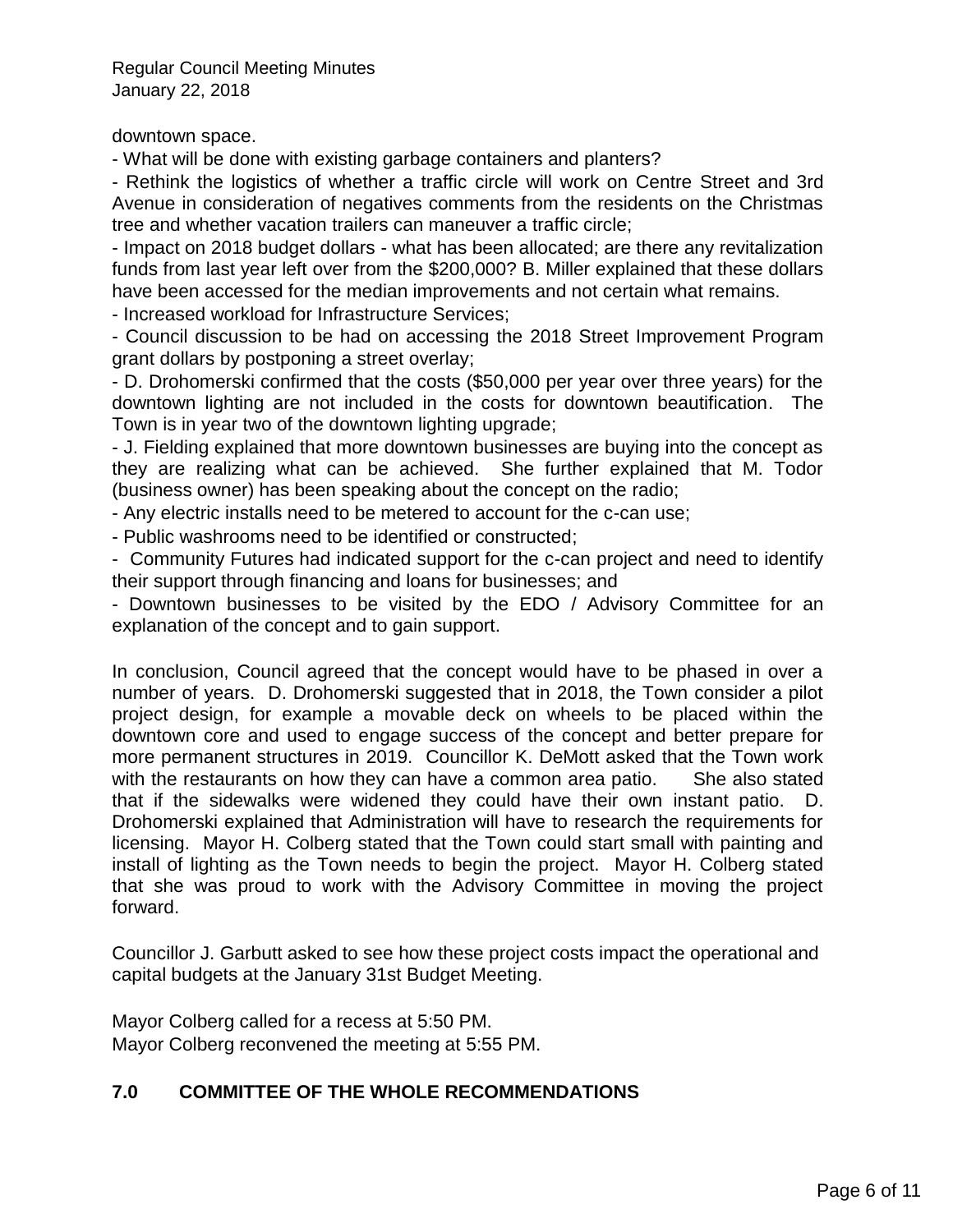# **8.0 REQUEST FOR DECISION REPORTS**

**8.1 CAO**

# **8.2 DIRECTOR OF INFRASTRUCTURE SERVICES**

#### **8.3 DIRECTOR OF CORPORATE SERVICES**

8.3.1 RFD – Amendment to Policy C-04-14 Remuneration and Expenses Allowance for Mayor and Council (Compensation Realignment)

B. Miller presented Policy C-04-14 as amended by including an additional two days per diem in an election year for training under Clause 4.2 and the word "annually" to be defined by an election term. She further advised that minor housekeeping amendments were included as well.

**MO2018.08** Zariski, Garbutt moved to adopt the amendments to C-04-14 as presented. Carried unanimously.

#### 8.3.2 RFD – 2018 Service Fees

B. Miller presented the 2018 Service Fees with a 2% increase to recreation access and rental fees, cemetery fees and airport hangar fees. She further advised that hangar rates comparisons were provided for Council's consideration.

**MO2018.09** Garbutt, Hansen-Zacharuk to adopt the 2018 Service Fees as presented.

D. Drohomerski clarified that the hangar rate comparison is an annual lease rate of \$225 per year in 2017 and \$175.00 in \$2016; it is not a monthly rate. In response to a question from Council, D. Drohomerski explained that the Town only collects a land lease fee; the Town does not collect property taxes on the property nor does the Town pay taxes to Starland County (owner of the land). He further explained that the Town does maintain the airport and agreed with Councillor Lisa Hansen-Zacharuk that the hangar rental rate should be increased. He stated that in comparison to other communities, a \$300 hangar rental fee per year would be more in line for Drumheller. Councillor L. Hansen-Zacharuk stated that other comparable communities are most likely paying a property tax as well. Councillor J. Garbutt stated that the costs to maintain the airport is significant and Starland County is not interested in assuming the responsibilities of the airport so more thought must be given to recouping maintenance costs incurred by the Town. Councillor F. Makowecki requested research be carried out on how many are residents compared to non residents use the airport.

Councillor Garbutt asked for a friendly amendment to exclude the airport fees at this time until a further report on airport usage is provided to Council. Council agreed.

**MO2018.09A** Garbutt, Hansen-Zacharuk to adopt the 2018 Service Fees with the exclusion of an increase to Airport Hangar Fees.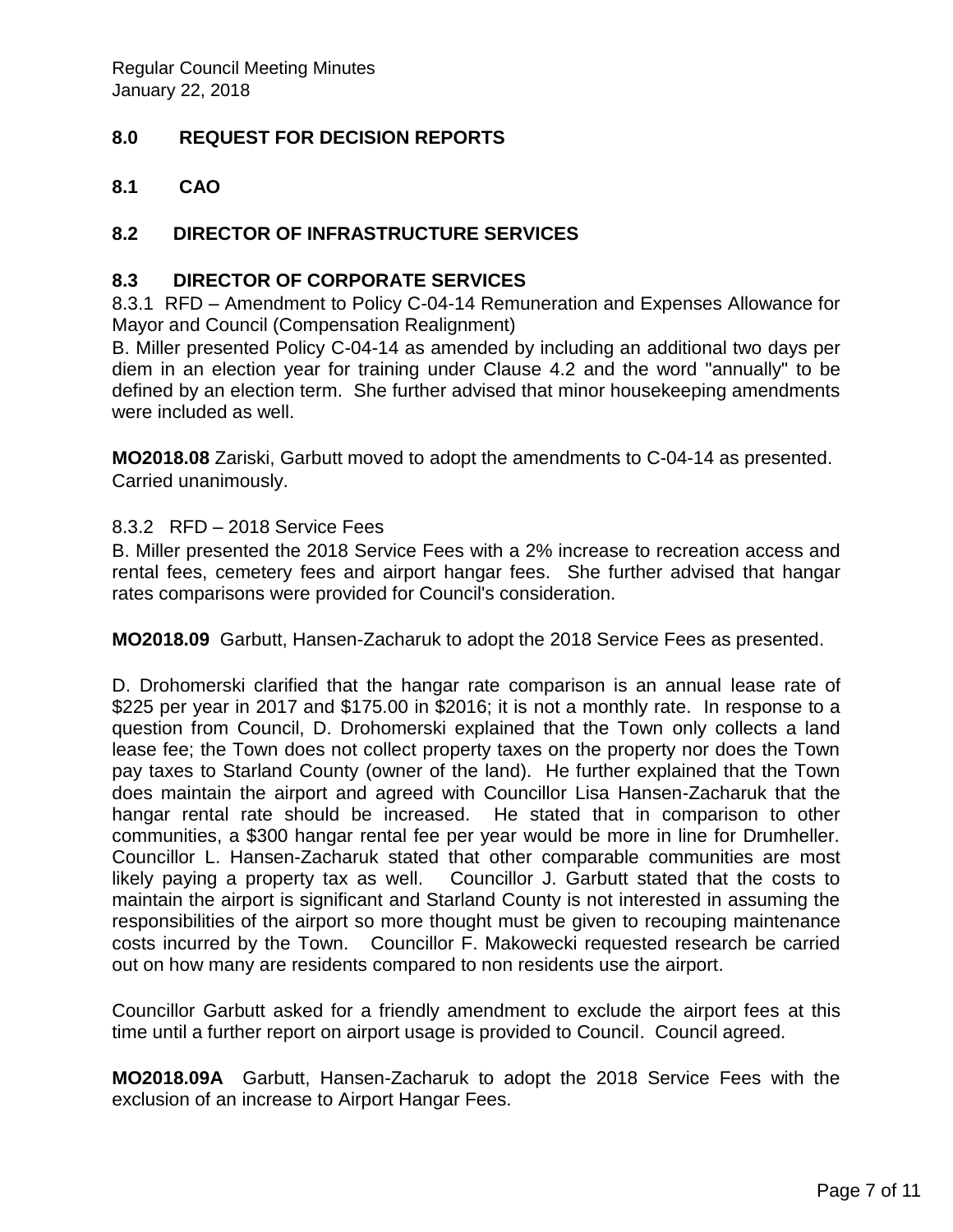Councillor J. Garbutt asked if the research has been carried out on the impact of waiving the user fees for youth at the facilities. P. Salvatore stated that Administration is analyzing this and a report will be provided to Council shortly.

Councillor J. Garbutt asked for the rationale for the exclusion of other user fees at 2% increase across the board. B. Miller stated that the recreation fees have been increased to reflect the increase of utilities, carbon tax and wages. She further stated that the safety code fees were adjusted last year and are adequate for 2018 as are the administration fees. She further explained that new options are being explored for the pet fees.

Mayor H. Colberg asked that Council keep the health and welfare of residents at the forefront when looking at increases as well as considering youth passes on a monthly basis as an option if an entire year free membership for youth was not an option.

Vote on Motion: Carried unanimously.

#### 8.3.3 RFD – Bad Debt – Business License Accounts

B. Miller presented the request to authorize bad debts on two outstanding accounts relating to Bylaw 04.15 being the business license fee adopted in March 23, 2015 with a fee schedule for hoteliers and bed & breakfasts (formula for fee per room). The Town was responsible to collect these fees and then transfer the amounts to Travel Drumheller for marketing. This bylaw schedule has been repealed however two accounts remain in bad debt and she requested a motion from Council to write-off the accounts as presented.

**MO2018.10** Hansen-Zacharuk, DeMott moved that Council authorize the write-off of 2015 Business License fees that remain outstanding on Account No. R5440 \$925.83 and Account No. R5507 \$4,476.57, against the allowance for bad debt.

Councillor L. Hansen-Zacharuk questioned whether the Town will stop collection of these funds if they are written off and the consequences for the Town by the hoteliers and bed and breakfast owners who paid their fees. B. Miller stated that the Town will not be pursuing collection of these two accounts. Councillor T. Zariski requested that Council go in camera.

**MO2018.11** Hansen-Zacharuk, DeMott moved to go in camera at 6:15 PM under *FOIPP S.16 Harmful to Business Interests of Third Party / S. 23 Local Public Body Confidences*. Carried unanimously.

**MO2018.12** Hansen-Zacharuk, DeMott moved to revert to regular Council meeting at 6:27 PM. Carried unanimously.

**MO2018.13** Hansen-Zacharuk, Zariski moved to table motion **MO2018.10**. Carried unanimously.

## **8.4. DIRECTOR OF COMMUNITY SERVICES**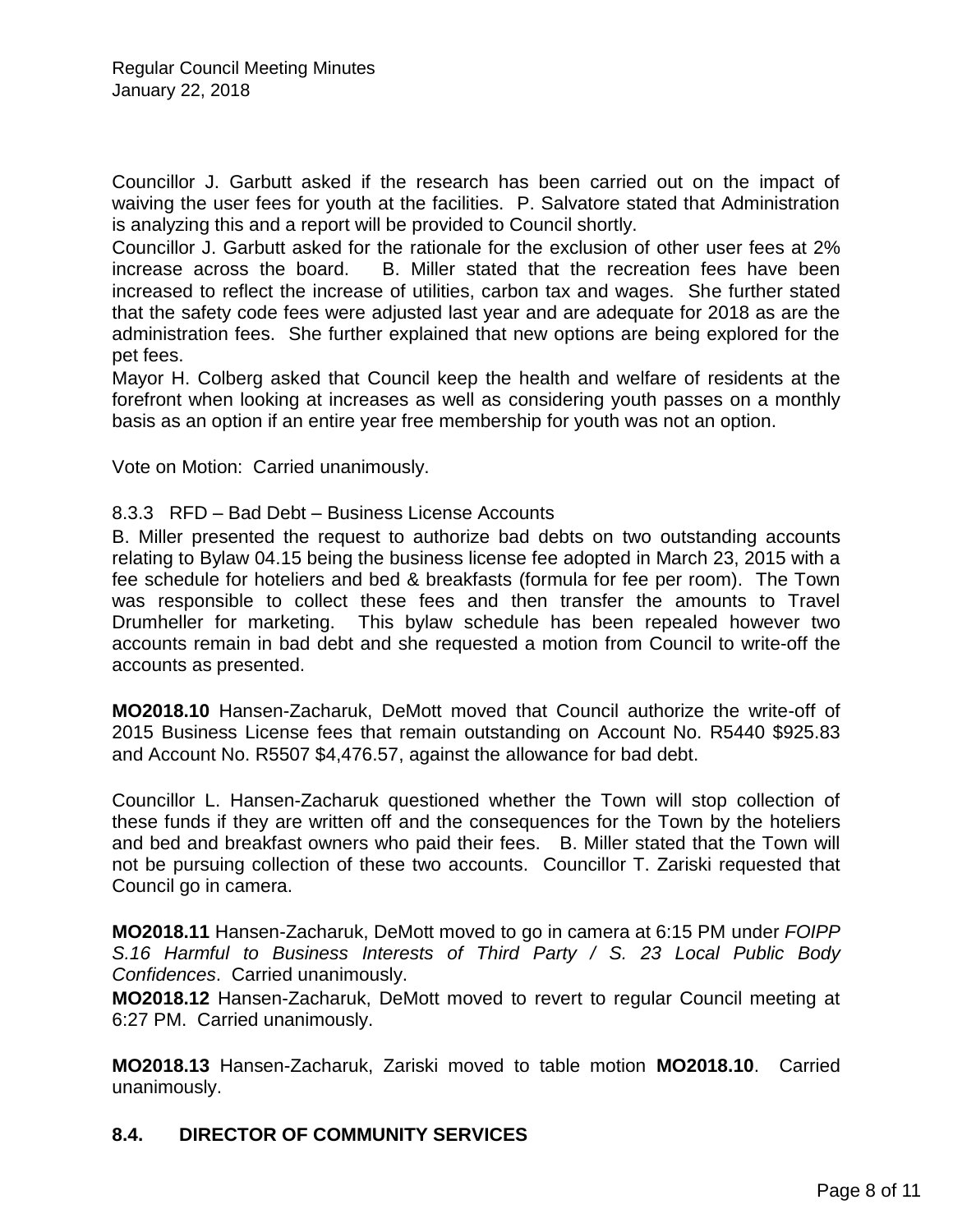## **8.5 DIRECTOR OF PROTECTIVE SERVICES**

## **9.0 PRESENTATION OF QUARTERLY REPORTS BY ADMINISTRATION**

- **10.0 PUBLIC HEARING DECISIONS**
- **11.0 UNFINISHED BUSINESS**

#### **12.0 NOTICE OF MOTION**

#### 13.0 MAYOR AND COUNCILLORS REPORTS

13.1 Councillor Jay Garbutt – Sandstone 2018 Budget

Councillor J. Garbutt provided an overview of Drumheller's Housing Administration which was formed by a Ministerial Order. He explained that it includes social housing, affordable housing and a direct rent supplement program He further explained that social housing includes the Hunts and Greentree housing with 51 units (ownership 90% by Province and 10% by the Town) and operations are accountable to the Ministry of Seniors and Housing. These programs are accessed by individuals based on their 30% of their income and the rest is subsidized by the tax payer (Province). He explained that Sandstone Manor (100% owned by the Town) falls under affordable housing and rental of units require a 10% discount to market rent, for example \$550 for a one bedroom includes gas, water and basic cable (\$615 down from previous years). Two bedrooms currently renting at \$640.00 (market rent \$700.00). The Town has 7 vacancies across the entire social housing units mostly in Greentree (only one vacancy in Hunts). He explained that the Provincial Direct to Tenant Program tenants and those who qualify receive up to \$400 a month from the province paid directly to the individual and is the Provincial response to the housing need. While at the AUMA, it was discussed that the Federal Government will become involved in housing with the announcement of the National Housing Benefit however they have not rolled out any program. There are currently 47 people in Drumheller on the rent supplement. He stated that he has the application form and process for determining need, should Council wish to review.

Councillor J. Garbutt presented the 2018 Sandstone Manor budget . He explained that that the municipal portion of the taxes are waived annually by Council resulting in a surplus that contributes to an affordable housing dedicated reserve – \$40,000 in 2016; \$25,000 will be contributed to the affordable housing restricted reserve in 2017 and another \$10,000 payment budgeted for in 2018. He stated that revenue is only through rental of the 20 units. In response to a question from Council, he explained that Century 21 is paid under the contract management fee as the managing body for the units and contract labour costs include the costs to employ a handyman for fixes and clean up for rental turnover of the units.

**MO2018.14** Garbutt, Zariski moved that Council accept the budget as presented. Carried unanimously.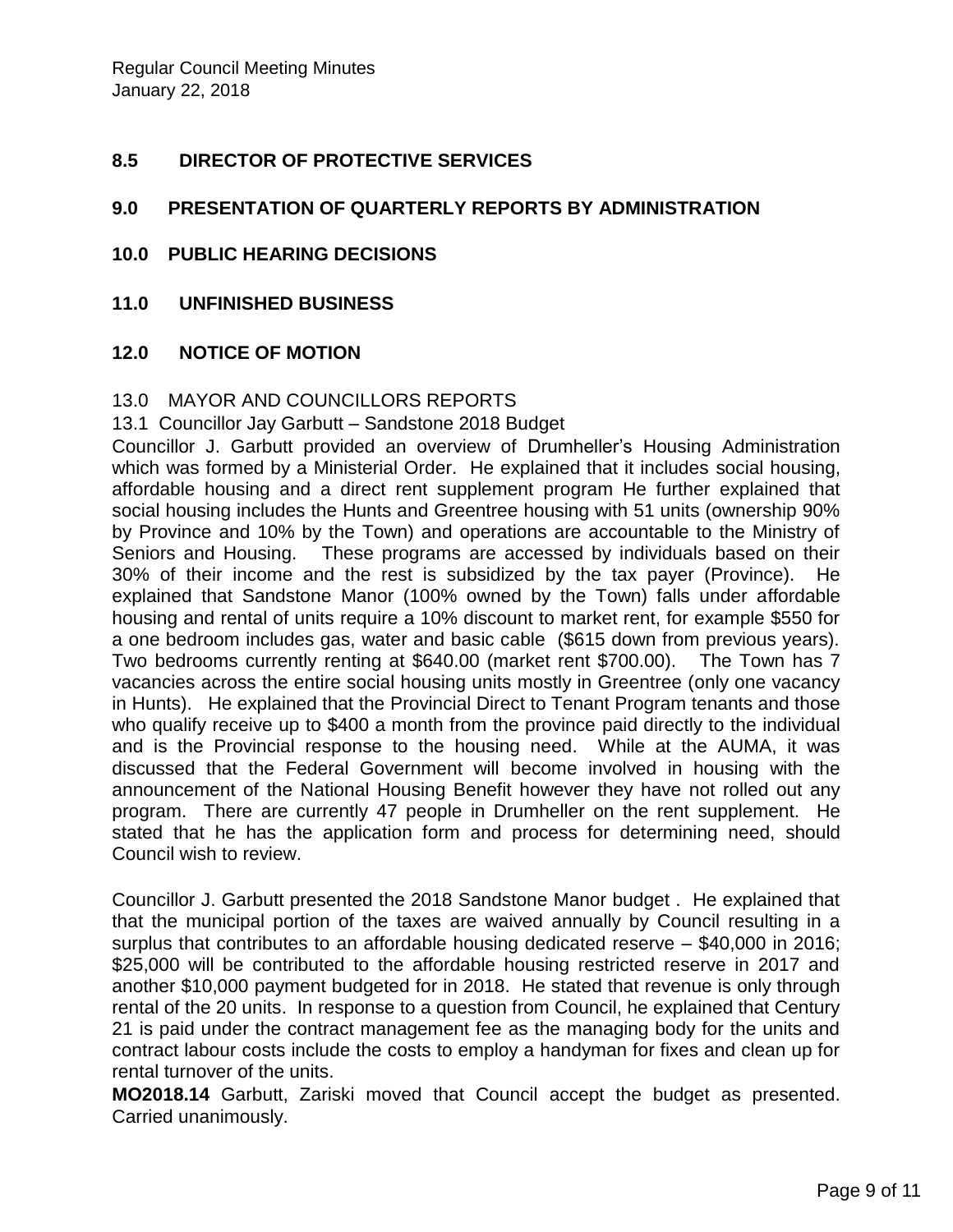13.2 Councillors Jay Garbutt and Tom Zariski presented the Version 1 Draft Vision (most inviting, most sought after community), Mission and Values as compiled by a team of staff representing the Administration, Finance, PW, BCF and themselves. Councillor T. Zariski explained that it was clear from the start that everyone had their thoughts on a vision with strong views and that the gist of the vision must include words that makes us a great community, what would be desirable in our community and what would make you want to come to the community with your business, with your family for a vacation or if you want to retire here. He further explained that the original vision (Version 2 - cleanest, friendliest, most sought after community) contained words that some people did not like as it suggested that we were not currently a clean or friendly community. He stated that the Version 1 draft vision, mission and values reflect not only an organization but the community as a whole. Councillor J. Garbutt stated that it is not a finished product; it is being presented to see if the team has reached the mark. He referred to Version 2 and stated that although the Mayor had solid rationale for Version 2, the team thought "*if we have to explain what we mean than maybe we picked the wrong words*". He further stated that some members of the team thought that Version 2 was working counter to the purpose instead of forwarding our purpose.

Mayor H. Colberg presented her rationale for Version 2, stating that the words "*cleanest, friendliest, most sought after community in Alberta*" were introduced by herself at the election forum. She explained that clean does not just mean aesthetically but includes environmental responsibilities such as recycling. She explained that being friendlier is something we can all strive for - including Town Hall and businesses. She further explained that these two words (cleanest and friendly) can be taken to another level by the entire community and should not be looked at negatively. She commended the team for their work and stated that the vision has not been changed for a long time and the Town needs a vision that we all can believe in and sell.

Councillor L. Hansen-Zacharuk explained that she felt that the words (cleanest and friendliest) held a negative connotation, meaning that the Town was dirty and unfriendly now and she could not support the Version 2 as written.

Councillor T. Zariski stated that he appreciated the value of the exercise in working alongside staff in developing the two drafts being presented to Council. And that each department would be developing their own Vision, Mission and Values.

Council recommended changes and requested that the Draft Vision, Mission and Values be reviewed by Council at a future Council Meeting.

## **14.0 IN-CAMERA MATTERS**

**MO2018.15** Zariski, Garbutt moved to go in camera at 7:24 PM under *S.23 (FOIPP Act) Local Public Body Confidences*. Carried unanimously.

14.1 Legal – (Flood Mitigation)